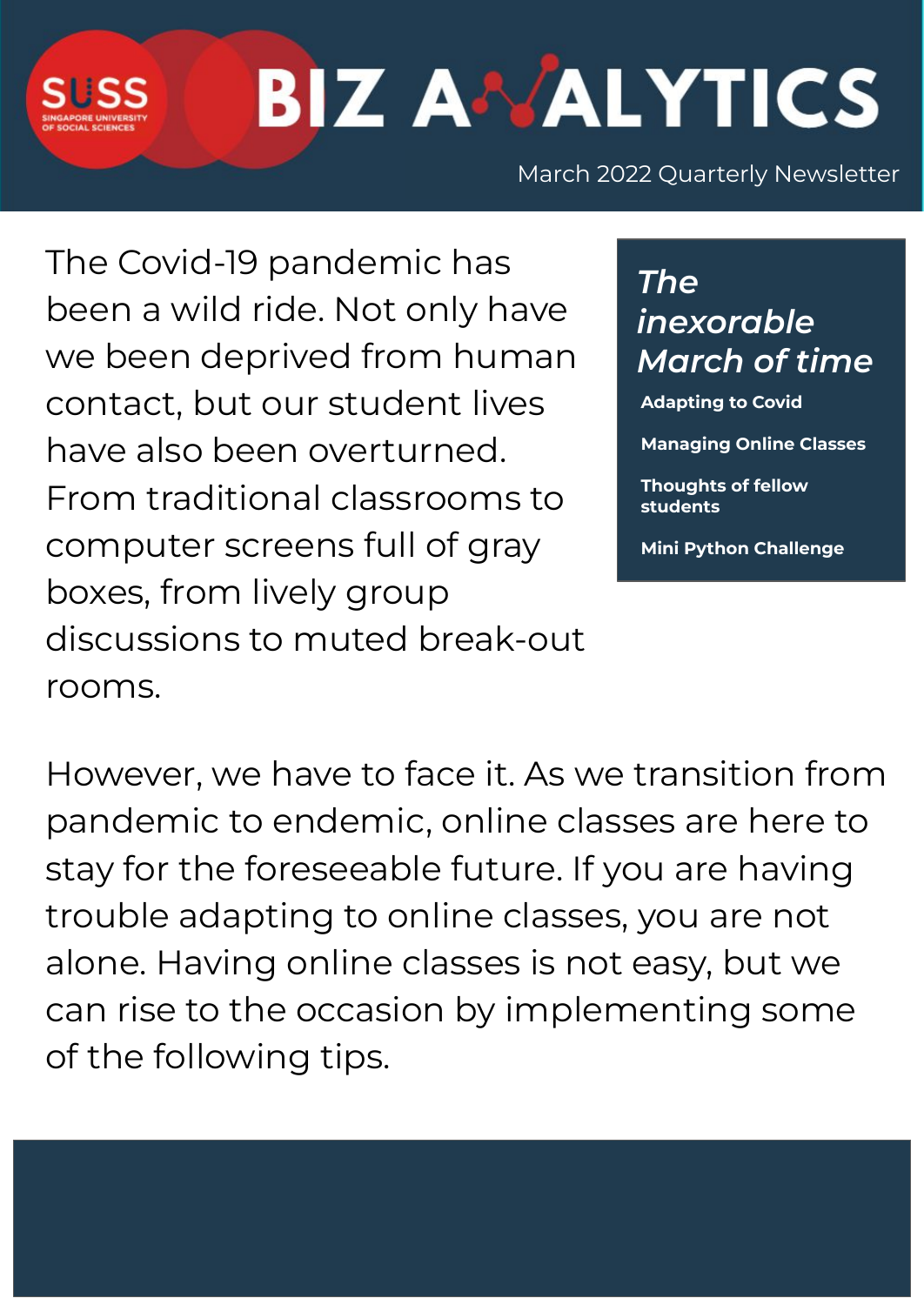

Without good time management skills, we find ourselves cramming and stressing out before tests. Create and stick to a regimen to help us stay focused. Make a weekly calendar the day before the new week begins and divide it up throughout the week so we know what we need to get done on a regular basis. Review stuff in short, manageable chunks; cramming or completing everything at the last minute never works.

Take notes by writing down important points. Not only would it make you more attentive in class, but it also makes it easier to absorb the pointers pertinent to the lesson.





In class, we should ask questions to arouse the curious cat within. Nothing is more frustrating than believing that we would grasp the subject someday only to discover a week before the exams that we still do not understand the concepts. If you're unsure, look for it. Professors and/or seniors are available to assist us!

When we are in good shape, our brain can work at its maximum potential. Make time for exercise and fresh air on a regular basis. Maintain a healthy diet and stay hydrated. Taking frequent breaks to stretch our arms and legs can help us feel better, especially if we've been sitting in front of a screen all day. A good night's sleep is essential. Don't forget to spend time with family and friends. It's crucial to maintain a sense of equilibrium.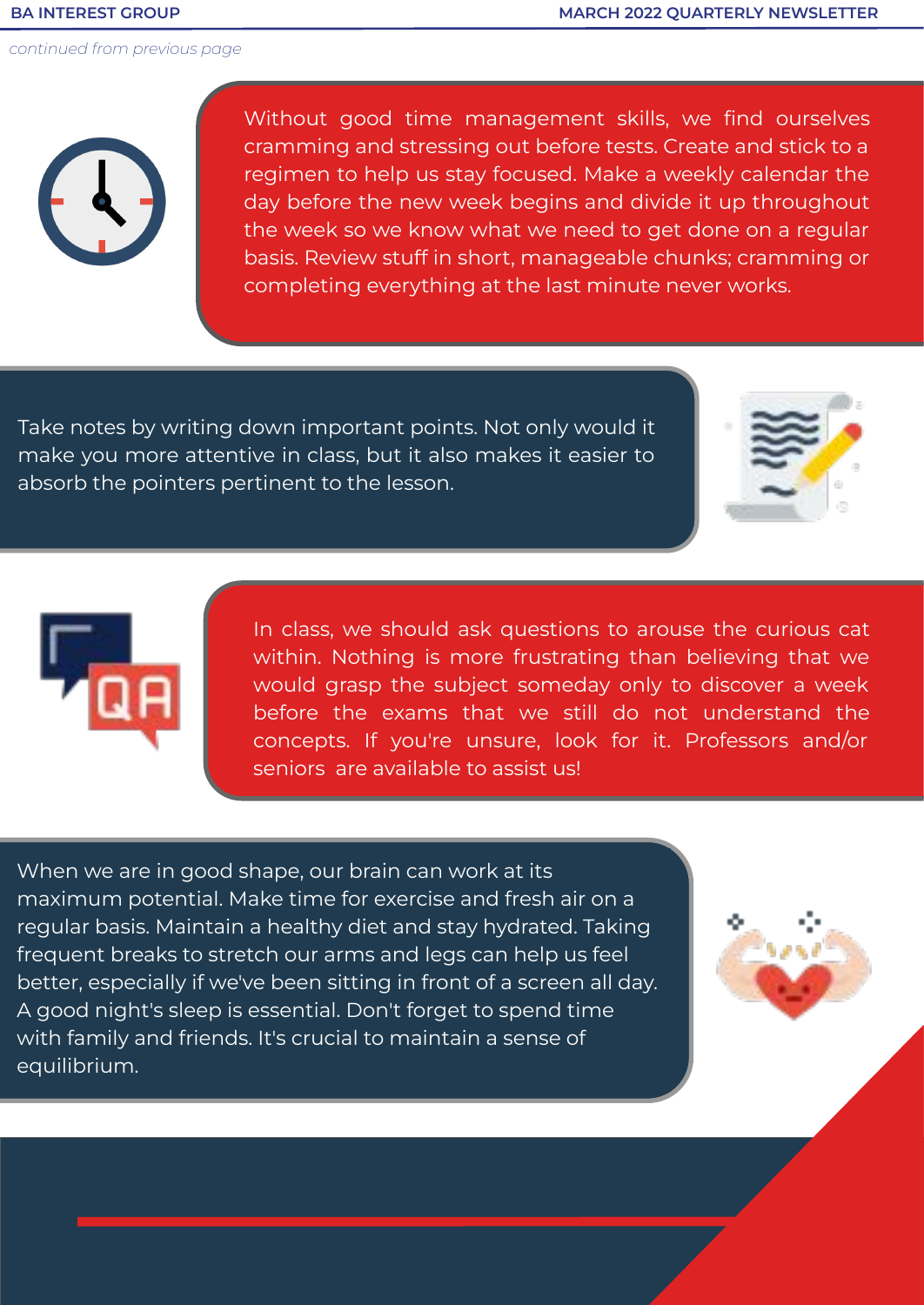

As we all know it is easier to get distracted and use social media during online classes. Keep our social media sites and apps closed during classes. This can be easier by putting our smartphones on silent mode and out of reach. In addition, using apps that can limit and monitor smartphone usage can control our screen time and overall social media use.

Staying organised is a responsibility, to ensure we are on top of our classes, assignments, and deadlines. It is evident online classes make the environment less formal and more casual, which in turn may make it seem like 'laid-back' classes. However, that does not equate to watching lectures in bed while laying down! Studying at a desk can improve our concentration as it creates a similar classroom-like environment. Keeping essentials we may need nearby during class allows for concentration as we do not need to move around and get up for anything that can lead us to get distracted.





Setting our own deadlines for assignments. If we easily get stressed out during submissions, this tip is for us! It is imperative to set our own deadlines for your assignment completion. Why? This can allow for ample time to review work by proof-reading, checking for errors, and finalizing. It creates a less anxiety-filled day and avoids the panicky feeling on the due date. Completing our assignment early also allows for higher quality of work.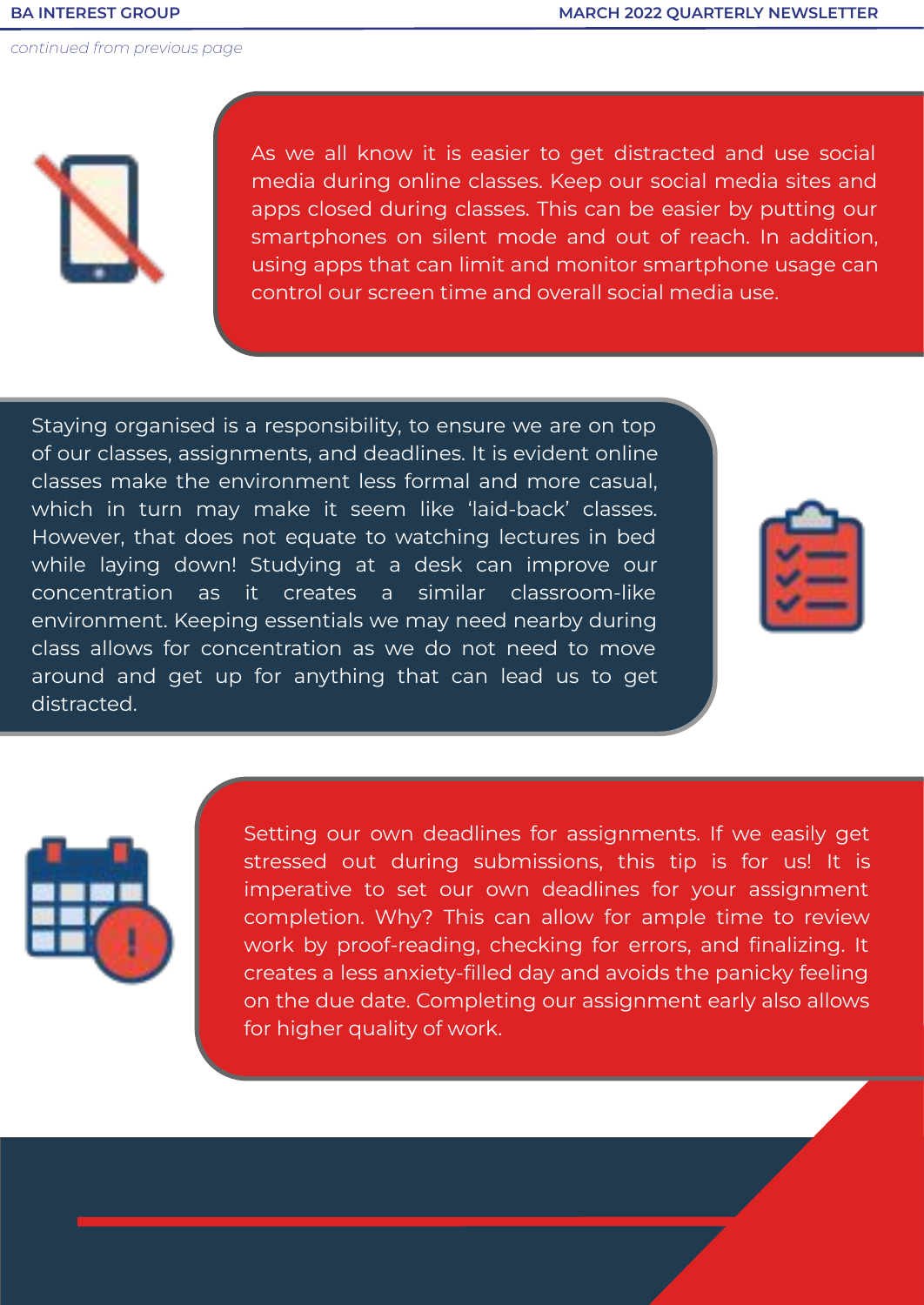

When it comes to online lessons, having the discipline to sit down and the commitment to show up is required to get the most out of the session. Treat our online class as though it is a traditional one.

Home-based learning is becoming a new norm for many due to the numerous benefits that it brings. However, unlike before, this means we integrate our classes into our home. For some it may be easy but for some living in conditions that are distracting and compact spaces, it is difficult to find a quiet spot to pay full attention during online classes. Hence, it is important to establish boundaries and important timings with family to enhance our learning experience and quality at home. Stay focused!





While we go on about suggestions to cope and do well with online classes, rewarding ourselves should not go overlooked! Rewarding ourselves with activities we love to do or simple treats helps to boost motivation when we know something is waiting for us at the finish line. It can be good to maintain mental stability especially when we have been working hard, stressing out, and trying our best. Studies are important but take a break and reward ourselves!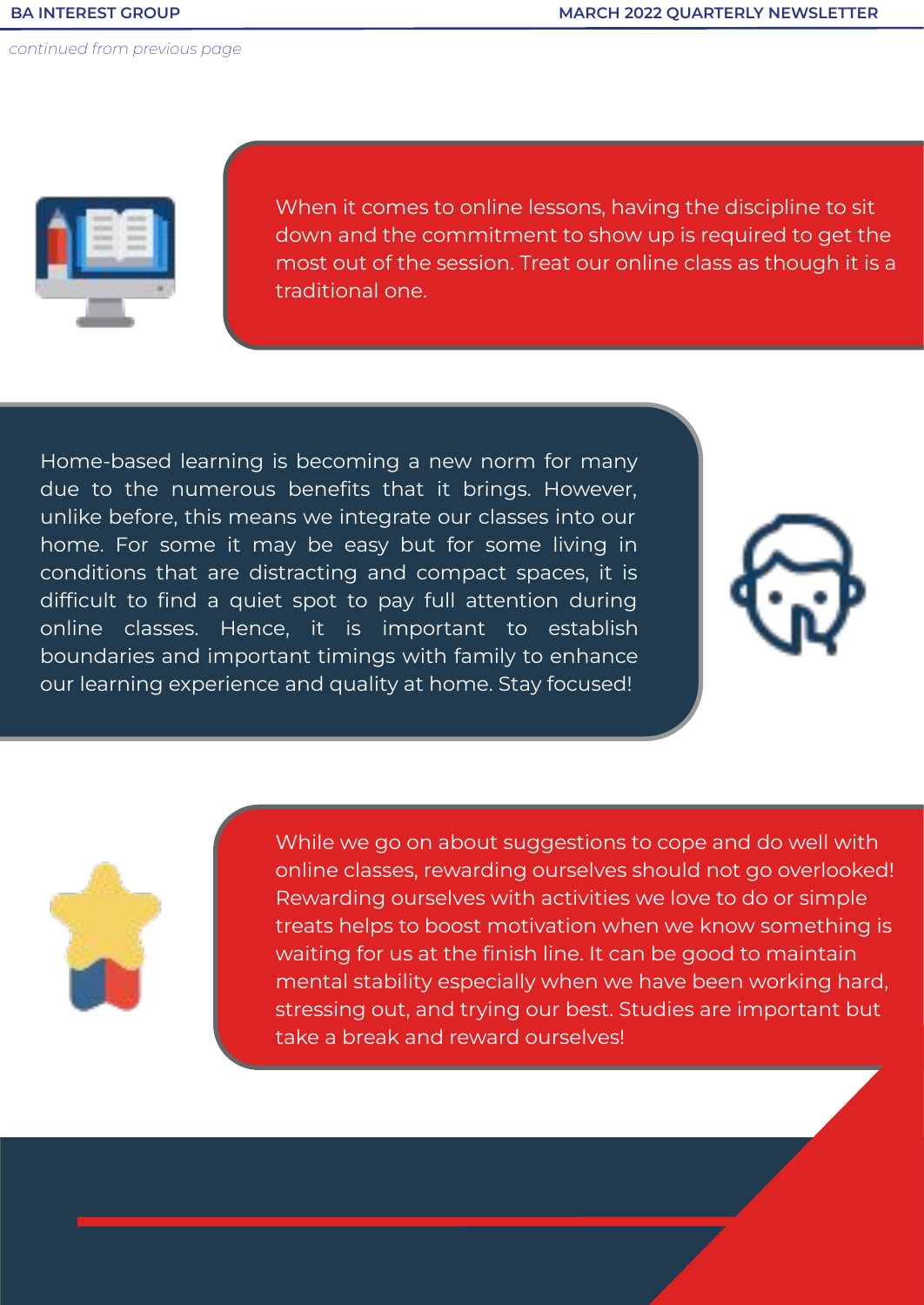

# *1. What were the concerns you had before joining SUSS?*

I was mainly worried about my ability to cope with the workload and assignments from the university as it differs from what I had in polytechnic. Due to Covid, it was also difficult for me to make new friends and get integrated in the school community.

#### *2. How did you overcome your concerns?*

Thankfully there are pre course quizzes (PCOQ) to prepare me for courses before classes. The PCOQ helped me to have a preview of the course contents for the next 6 weeks of lesson. The Experiential Team Building also helped me meet new people. With the help of friends, we were able to help each other with concepts we were unclear of and pull through together!

# *3. Currently, what do you enjoy most about SUSS?*

My favorite thing about SUSS is the autonomy I have in deciding my own timetables and whether to take up in-person or online classes.

*Lee Wen, Business Analytics Student of July 2021 Intake*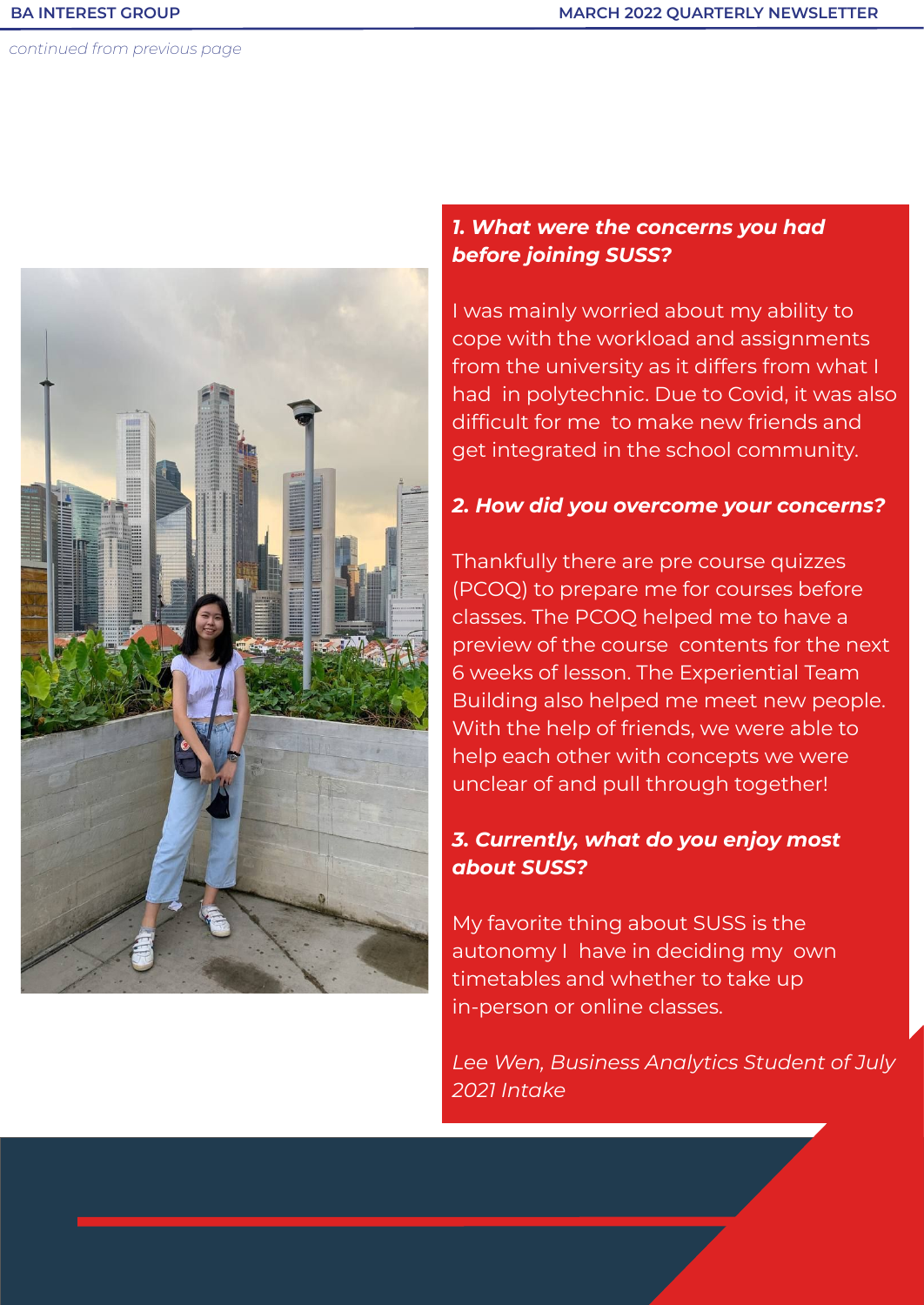

# *1) What were the concerns you had before joining SUSS?*

I was concerned that with online classes, I would not be able to cope and keep up with the syllabus and was also worried that with lesser opportunities to make friends without physical classes, it would be harder to seek help for topics I do not understand.

#### *2) How did you overcome your concerns?*

I tried to be more proactive in making new friends and also putting myself out there so that I will be able to make new friends. I also made use of the to-do tasks on canvas to keep track of my work, along with storing digital copies of slides from my courses which made it more convenient to read from my devices whenever I'm available.

# *3) Currently, what do you enjoy most about SUSS?*

I enjoy the supportive culture and values which the university instils among students! Especially the 3Hs, Head, Heart and Habit which is aligned with my personal beliefs as well.

Liang Yee Wah, Business Analytics Student of July 2021 intake